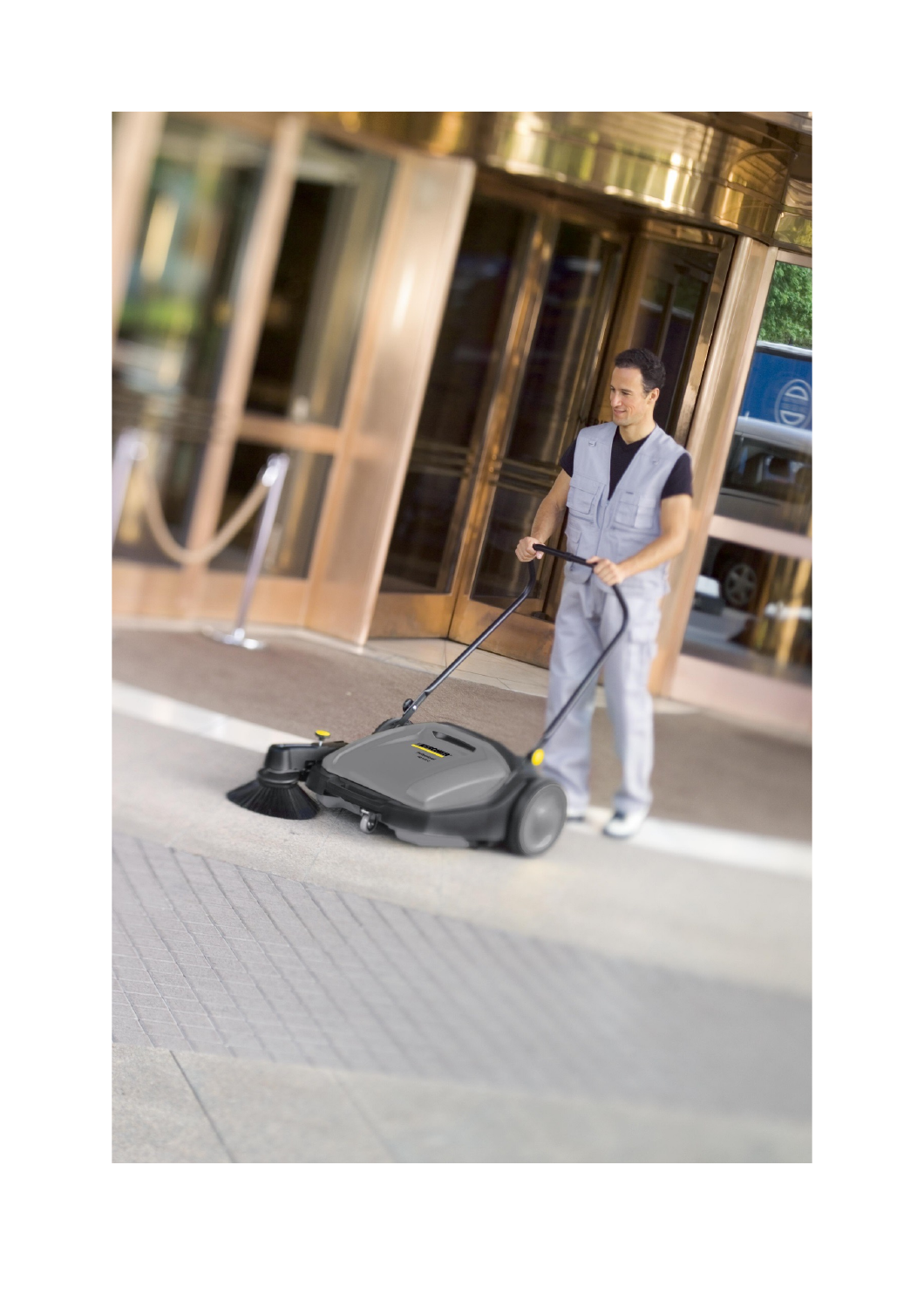## KM 70/20 C

The KM 70/20 C is a high-value push sweeper with professional build-quality and a range of professional features. Sweeping 7 x faster than a conventional broom, the 70/20 dramatically reduces dust and guarantees consistent, thorough results. Featuring an adjustable side brush for cleaning right up to kerb edges. Ideal for cleaning paths, halls and warehouses quickly and efficiently. The 20 litre hopper is very easy to empty and both main and side brushes are fully adjustable to suit different surfaces. The machine folds flat for easy storage.

Features and benefits

| Main roller brush<br>drive | $\bullet$ | The main roller brush is driven by both wheels $-$ for excellent<br>cleaning results even in tight corners. |
|----------------------------|-----------|-------------------------------------------------------------------------------------------------------------|
| Adjustable push<br>handle  | ٠         | Excellent ergonomics due to triple adjustment option.<br>Foldable for space-saving parking.                 |
| Large dirt<br>container    | $\bullet$ | Ergonomic container grip for easy handling and emptying.                                                    |
| Dust filter                | $\bullet$ | Dust filter cleans the exhaust air and prevents dust development<br>while sweeping.                         |

Specifications

## Technical data

| <b>Drive</b>                              | Manual            |
|-------------------------------------------|-------------------|
| Max. area performance (m <sup>2</sup> /h) | 2800              |
| Working width (mm)                        | 480               |
| Working width with 1 side brush (mm)      | 700               |
| Container capacity gross/net (I)          | 42/20             |
| Weight (kg)                               | 23                |
| Weight, ready to operate (kg)             | 23                |
| Dimensions (L x W x H) (mm)               | 1300 x 765 x 1035 |
| Weight incl. packaging (kg)               | 28                |
| Dimensions packaging (L x W x H) (mm)     | 795 / 400 / 935   |

## Equipment

- Fine dust filter
- Manual sweep drive
- Adjustable roller brush
- Fold-down push handle
- Dustpan principle
- Outdoor applications